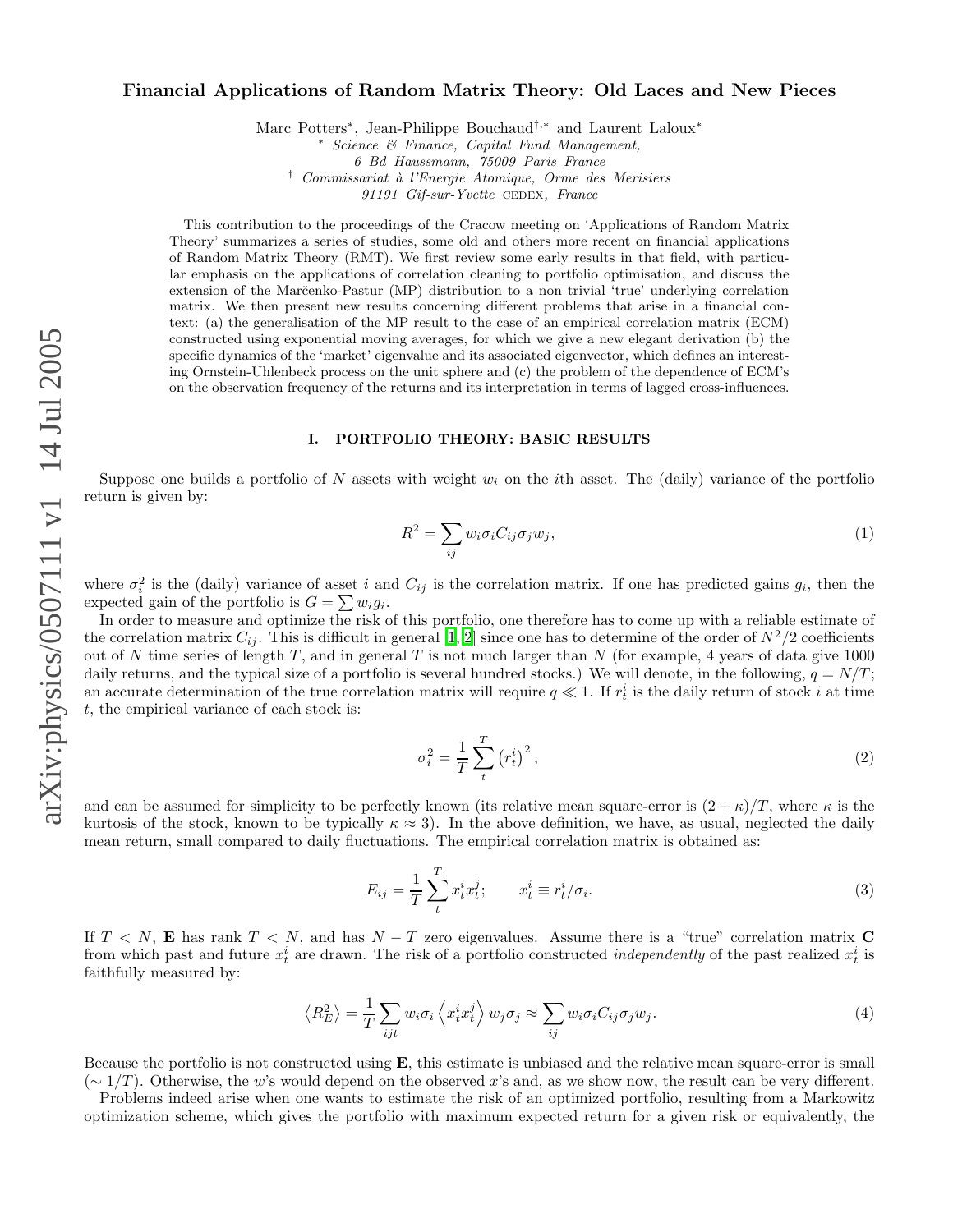minimum risk for a given return  $(G)$ :

$$
w_i \sigma_i = G \frac{\sum_j C_{ij}^{-1} g_j / \sigma_j}{\sum_{ij} g_i / \sigma_i C_{ij}^{-1} g_j / \sigma_j}
$$
\n
$$
\tag{5}
$$

From now on, we drop  $\sigma_i$  (which can always be absorbed in  $g_i$  and  $w_i$ ). In matrix notation, one has:

$$
\mathbf{w}_C = G \frac{\mathbf{C}^{-1} \mathbf{g}}{\mathbf{g}^T \mathbf{C}^{-1} \mathbf{g}}
$$
 (6)

The question is to estimate the risk of this optimized portfolio, and in particular to understand the biases of different possible estimates. We define the following three quantities:

• The "In-sample" risk, corresponding to the risk of the optimal portfolio over the period used to construct it:

$$
R_{\rm in}^2 = \mathbf{w}_E^T \mathbf{E} \mathbf{w}_E = \frac{G^2}{\mathbf{g}^T \mathbf{E}^{-1} \mathbf{g}}\tag{7}
$$

• The "true" minimal risk, which is the risk of the optimized portfolio in the ideal world where C would be perfectly known:

$$
R_{\text{true}}^2 = \mathbf{w}_C^T \mathbf{C} \mathbf{w}_C = \frac{G^2}{\mathbf{g}^T \mathbf{C}^{-1} \mathbf{g}}
$$
(8)

• The "Out-of-sample" risk which is the risk of the portfolio constructed using **E**, but observed on the next period of time:

$$
R_{\text{out}}^2 = \mathbf{w}_E^T \mathbf{C} \mathbf{w}_E = G^2 \frac{\mathbf{g}^T \mathbf{E}^{-1} \mathbf{C} \mathbf{E}^{-1} \mathbf{g}}{(\mathbf{g}^T \mathbf{E}^{-1} \mathbf{g})^2}
$$
(9)

From the remark above, the result is expected to be the same (on average) computed with  $C$  or with  $E'$ , the ECM corresponding to the second time period. Since **E** is a noisy estimator of **C** such that  $\langle \mathbf{E} \rangle = \mathbf{C}$ , one can use a convexity argument for the inverse of positive definite matrices to show that in general:

$$
\langle \mathbf{g}^T \mathbf{E}^{-1} \mathbf{g} \rangle \ge \mathbf{g}^T \mathbf{C}^{-1} \mathbf{g} \tag{10}
$$

Hence for large matrices, for which the result is self-averaging:

$$
R_{\rm in}^2 \le R_{\rm true}^2. \tag{11}
$$

By optimality, one clearly has that:

$$
R_{\text{true}}^2 \le R_{\text{out}}^2. \tag{12}
$$

These results show that the out-of-sample risk of an optimized portfolio is larger (and in practice, much larger, see Fig 1) than the in-sample risk, which itself is an underestimate of the true minimal risk. This is a general situation: using past returns to optimize a strategy always leads to over-optimistic results because the optimization adapts to the particular realization of the noise, and is unstable in time. In the case where the true correlation matrix is  $C = 1$ , one can show that [\[3\]](#page-10-2):

$$
R_{\text{true}}^2 = \frac{G^2}{\mathbf{g}^T \mathbf{g}} \qquad \text{and} \qquad R_{\text{in}}^2 = R_{\text{true}}^2 \sqrt{1 - q} = R_{\text{out}}^2 (1 - q) \tag{13}
$$

Only in the limit  $q \to 0$  will these quantities coincide, which is expected since in this case the measurement noise disappears. In the other limit  $q \to 1$ , the in-sample risk becomes zero since it becomes possible to find eigenvectors (portfolios) with zero eigenvalues (risk), simply due to the lack of data.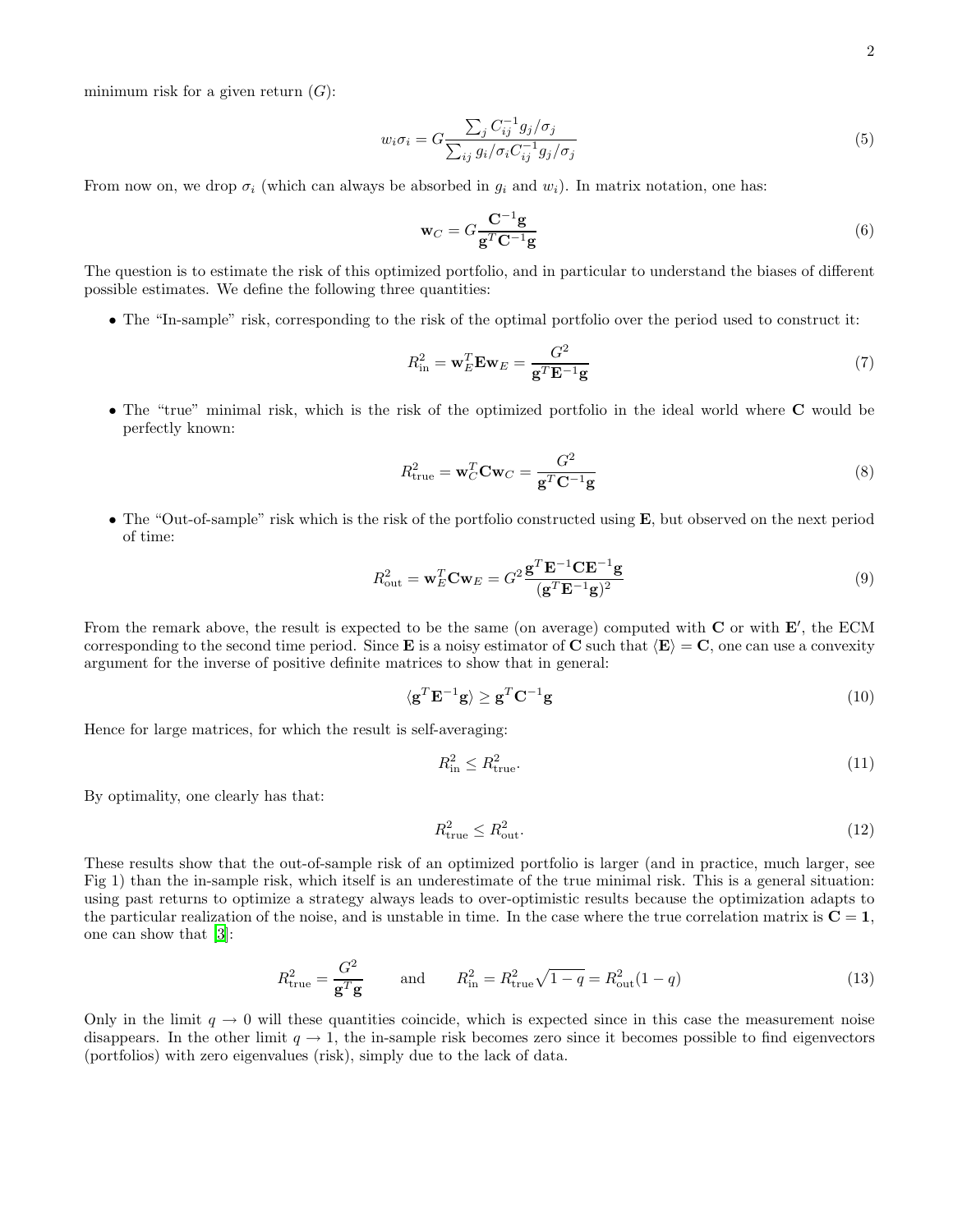

FIG. 1: In sample (left curves) and out of sample (right curves) portfolio risk along the optimal curve in the risk return plane. Red lines are with the raw empirical matrix, blue lines with the cleaned matrix using RMT, showing how the risk underestimation can be reduced by matrix cleaning. From [\[4](#page-10-3)].

## II. MATRIX CLEANING AND RMT

How should one 'clean' the empirical correlation matrix to avoid, as much as possible, such biases in the estimation of future risk? In order to get some general intuition on this problem, let us rewrite the Markowitz solution in terms of the eigenvalues  $\lambda_k$  and eigenvectors  $V_i^k$  of the correlation matrix:

$$
w_i \propto \sum_{kj} \lambda_k^{-1} V_i^k V_j^k g_j \equiv g_i + \sum_{kj} (\lambda_k^{-1} - 1) V_i^k V_j^k g_j \tag{14}
$$

The first term corresponds to the naive solution: one should invest proportionally to the expected gain (in units where  $\sigma_i = 1$ ). The correction term means that the weights of eigenvectors with  $\lambda > 1$  are suppressed, whereas the weights of eigenvectors with  $\lambda < 1$  are enhanced. Potentially, the optimal Markowitz solution allocates a very large weight to small eigenvalues, which may be entirely dominated by measurement noise and hence unstable. A very naive way to avoid this is to go for the naive solution  $w_i \propto g_i$ , but with the  $k^*$  largest eigenvectors projected out:

$$
w_i \propto g_i - \sum_{k \le k^*, j} V_i^k V_j^k g_j,\tag{15}
$$

so that the portfolio is market neutral (the largest eigenvector correspond to a collective market mode,  $V_i^1 \approx 1/\sqrt{N}$ ) and sector neutral (other large eigenvectors contain sector moves). Since most of the volatility is contained in the market and sector modes, the above portfolio is already quite good in terms of risk. More elaborated ways aim at retaining all eigenvalues and eigenvectors, but after having somehow cleaned them. A well known cleaning corresponds to the so-called "shrinkage estimator": the empirical matrix is shifted 'closer' to the identity matrix. This is a Bayesian method that assumes that the prior empirical matrix is the identity, again only justified if the market mode has been subtracted out. More explicitely:

$$
\mathbf{E}_c = \alpha \mathbf{E} + (1 - \alpha)\mathbf{1} \qquad \text{so} \qquad \lambda_c^k = 1 + \alpha(\lambda^k - 1), \tag{16}
$$

where the subscript c corresponds to the cleaned objects. This method involves the parameter  $\alpha$  which is undetermined, but somehow related to the expected signal to noise ratio. If the signal is large,  $\alpha \to 1$ , and  $\alpha \to 0$  if the noise is large. Another possible interpretation is through a constraint on the effective number of assets in the portfolio, defined as  $(\sum_i w_i^2)^{-1}$  [\[2](#page-10-1)]. Constraining this number to be large (ie imposing a minimal level of diversification) is equivalent to choosing  $\alpha$  small.

Another route is eigenvalue cleaning, first suggested in [\[1,](#page-10-0) [4\]](#page-10-3), where one replaces all low lying eigenvalues with a unique value, and keeps all the high eigenvalues corresponding to meaningful economical information (sectors):

$$
\lambda_c^k = 1 - \delta \qquad \text{if} \qquad k > k^*, \qquad \lambda_c^k = \lambda_E^k \qquad \text{if} \qquad k \le k^*, \tag{17}
$$

where  $k^*$  is the number of meaningful number of sectors and  $\delta$  is chosen such that the trace of the correlation matrix is exactly preserved. How should  $k^*$  be chosen? The idea developed in [\[1](#page-10-0), [4](#page-10-3)] is to use Random Matrix Theory to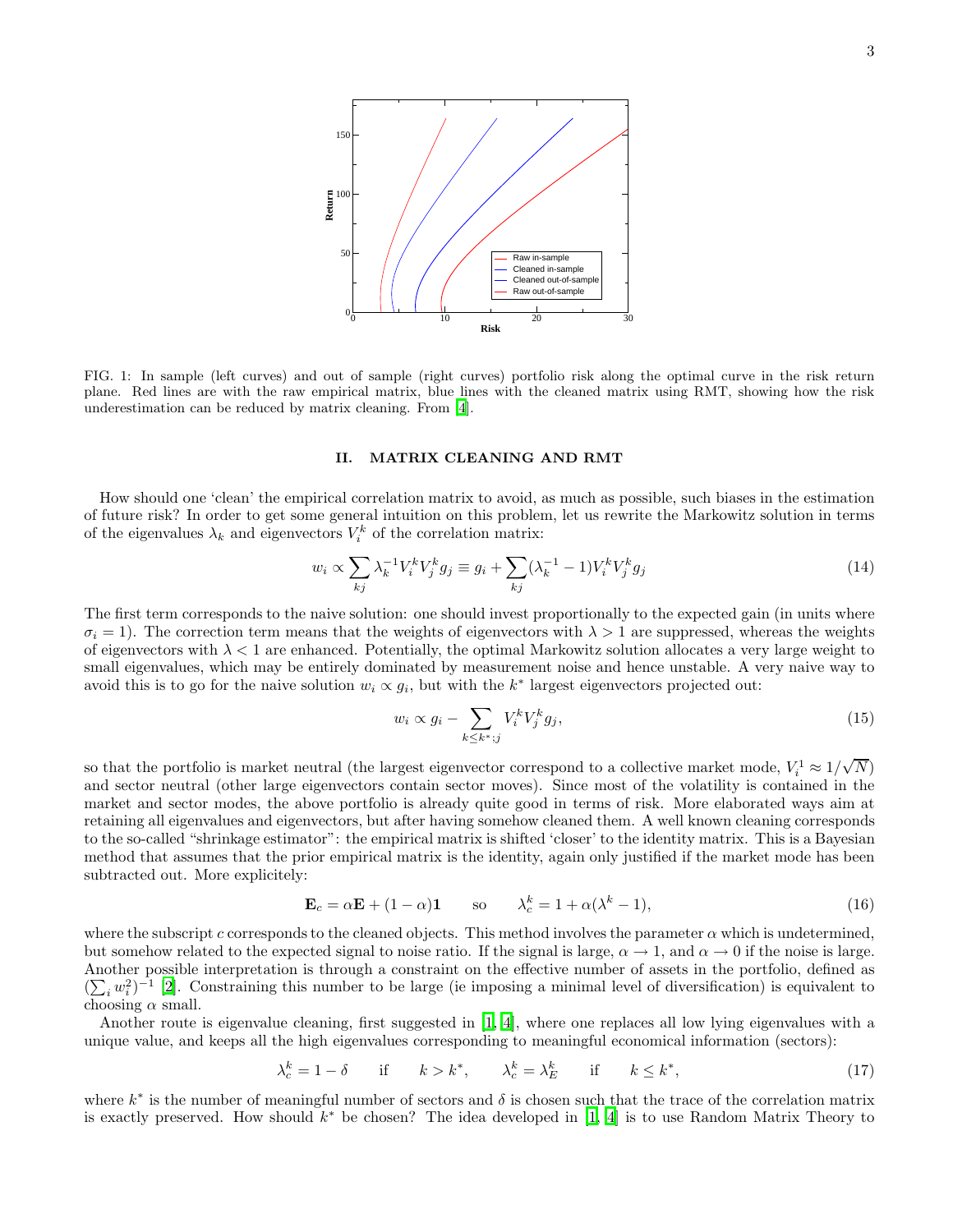determine the theoretical edge of the 'random' part of the eigenvalue distribution, and to fix  $k^*$  such that  $\lambda_E^{k^*}$  is close to this edge.

What is then the spectrum of a random correlation matrix? The answer is known in several cases, due to the work of Marčenko and Pastur [\[5\]](#page-10-4) and others  $[6, 7, 8]$  $[6, 7, 8]$  $[6, 7, 8]$ . We briefly recall the results and some elegant methods to derive them, with special emphasis on the problem of the largest eigenvalue, which we expand on below. Consider an empirical correlation matrix **E** of N assets using T data points, both very large, with  $q = N/T$  finite. Suppose that the true correlations are given by  $\langle x_i^i x_{t'}^j \rangle = C_{ij} \delta_{tt'}$ . This defines the Wishart ensemble [\[9](#page-10-8)]. In order to find the eigenvalue density, one introduces the resolvent:

$$
G(z) = \frac{1}{N} \text{Tr} \left[ (z\mathbf{I} - \mathbf{E})^{-1} \right]
$$
 (18)

from which one gets:

$$
\rho(\lambda) = \lim_{\epsilon \to 0} \frac{1}{\pi} \Im \left( G(\lambda - i\epsilon) \right). \tag{19}
$$

The simplest case is when  $\mathbf{C} = \mathbf{I}$ . Then,  $\mathbf{E}$  is a sum of rotationally invariant matrices  $\delta E_{ij}^t = (x_i^i x_i^j)/T$ . The trick in that case is to consider the so-called Blue function, inverse of G, i.e. such that  $B(\vec{G}(z)) = z$ . The quantity  $R(x) = B(x) - 1/x$  is the 'R-transform' of G, and is known to be additive [\[5](#page-10-4), [11,](#page-10-9) [12\]](#page-10-10). Since  $\delta E^t$  has one eigenvalue equal to q and  $N-1$  zero eigenvalues, one has:

$$
\delta G_t(z) = \frac{1}{N} \left( \frac{1}{z - q} + \frac{N - 1}{z} \right) \tag{20}
$$

Inverting  $\delta G_t(z)$  to first order in  $1/N$ ,

$$
\delta B_t(x) = \frac{1}{x} + \frac{q}{N(1-qx)} \quad \longrightarrow \quad B_E(x) = \frac{1}{x} + \frac{1}{(1-qx)},
$$
\n(21)

and finally

$$
G_E(z) = \frac{(z+q-1) - \sqrt{(z+q-1)^2 - 4zq}}{2zq},\tag{22}
$$

which finally reproduces the well known Marc̆enko-Pastur (MP) result:

$$
\rho(\lambda) = \frac{\sqrt{4\lambda q - (\lambda + q - 1)^2}}{2\pi\lambda q} \tag{23}
$$

<span id="page-3-0"></span>The case of a general C cannot be directly written as a sum of "Blue" functions, but one can get a solution using the Replica trick or by summing planar diagrams, which gives the following relation between resolvents: [\[6,](#page-10-5) [7,](#page-10-6) [8\]](#page-10-7)

$$
zG_E(z) = ZG_C(Z) \qquad \text{where} \qquad Z = \frac{z}{1 + q(zG_E(z) - 1)},\tag{24}
$$

from which one can easily obtain  $\rho(\lambda)$  numerically for any choice of C [\[8](#page-10-7)]. [In fact, this result can even be obtained from the original Marc̆enko-Pastur paper by permuting the role of the appropriate matrices. The above result does however not apply when C has isolated eigenvalues, and only describes continuous parts of the spectrum. For example, if one considers a matrix  $C$  with one large eigenvalue that is separated from the 'Marčenko-Pastur sea', the statistics of this isolated eigenvalue has recently been shown to be Gaussian [\[13\]](#page-10-11) (see also below), with a width  $\sim T^{-1/2}$ , much smaller than the uncertainty on the bulk eigenvalues ( $\sim q^{1/2}$ ). A naive application of Eq. [\(24\)](#page-3-0), on the other hand, would give birth to a 'mini-MP' distribution around the top eigenvalue. This would be the exact result only if the top eigenvalue of C had a degeneracy proportional to N.

From the point of view of matrix cleaning, however, these results show that: (i) the expected edge of the bulk, that determines  $k^*$ , obviously depends on the prior one has for C. The simplest case where  $C = I$  was investigated in particular in [\[1](#page-10-0), [10\]](#page-10-12), with the results shown in Fig 2. Other choices are however possible and could lead to an improved cleaning algorithm; (ii) the uncertainty on large eigenvalues is much less than that on the bulk eigenvalues, meaning that the bulk needs a lot of shrinkage, but the bigger eigenvalues less so  $-$  at variance with the naive shrinkage procedure explained above. An alternative route may consist in using the 'power mapping' method proposed by Guhr [\[14\]](#page-10-13) or clustering methods [\[15](#page-10-14)].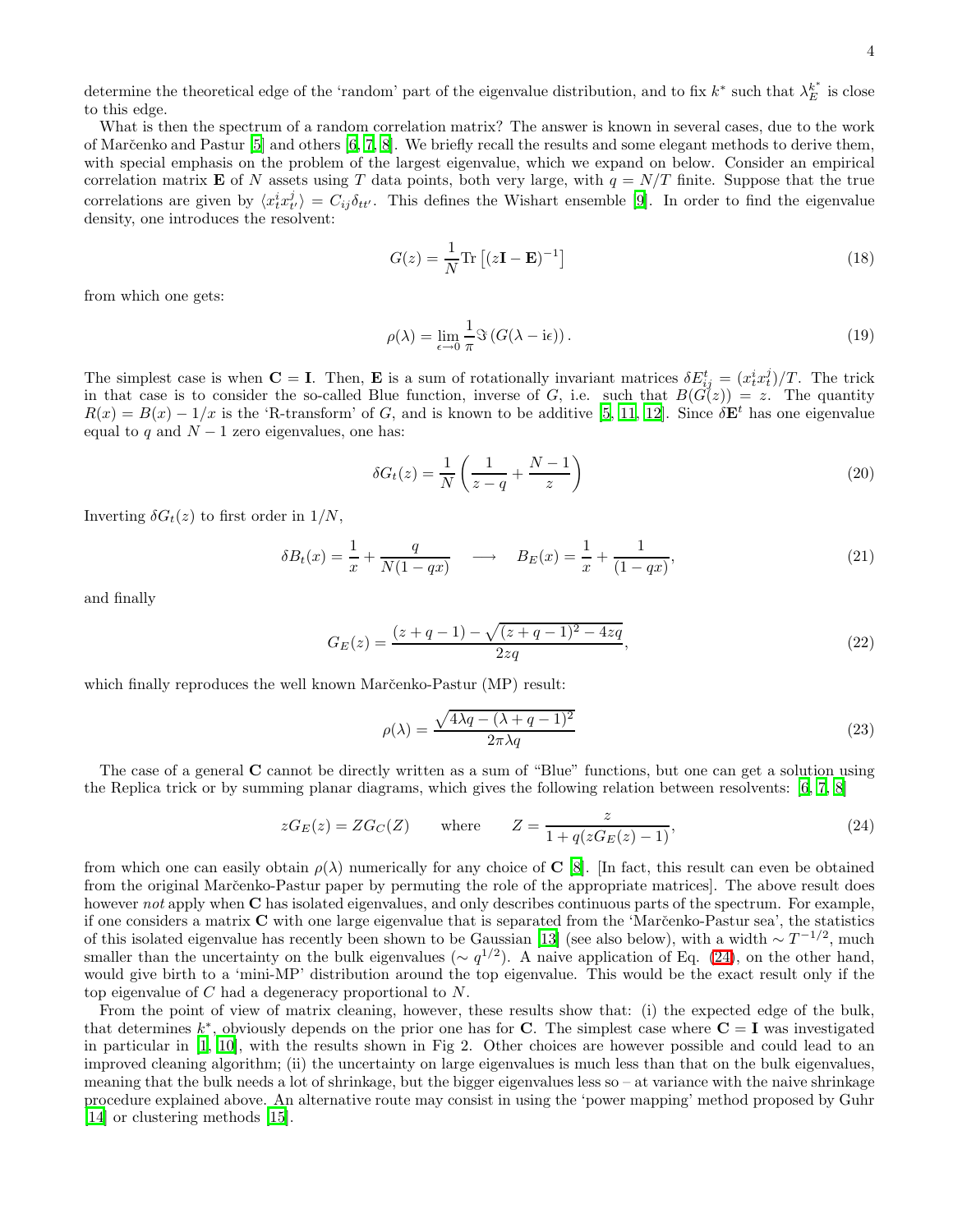

FIG. 2: Empirical eigenvalue density for 406 stocks from the S&P 500, and fit using the MP distribution. Note (i) the presence of one very large eigenvalue, corresponding to the market mode (see section IV) and (ii) the MP fit reveals systematic deviations, suggesting a non trivial structure of the true correlation matrix, even after sector modes have been accounted for (see [\[8,](#page-10-7) [16](#page-10-15)]).

## III. EWMA EMPIRICAL CORRELATION MATRICES

Consider now the case where  $C = I$  but where the Empirical matrix is computed using an exponentially weighted moving average (EWMA). More precisely:

$$
E_{ij} = \epsilon \sum_{t' = -\infty}^{t-1} (1 - \epsilon)^{t-t'} x_i^{t'} x_j^{t'} \tag{25}
$$

with  $\epsilon = 1/T$ . Such an estimate is standard practice in finance. Now, as an ensemble  $E_{ij}$  satisfies  $E_{ij} = (1 - \epsilon)E_{ij} +$  $\epsilon x_i^t x_j^t$ . We again invert the resolvent of  $\delta \mathbf{E_t}$  to find the elementary R-function,

$$
\delta B_t(x) = \frac{1}{x} + R_t(x) \qquad \text{with} \qquad R_t(x) = \frac{q}{N(1-qx)} \tag{26}
$$

Using the scaling properties of  $G(z)$  we find for  $R(x)$ :

$$
R_{aC}(x) = aR_C(ax). \tag{27}
$$

This allows one to write:

$$
R_E(x) = R_{(1-\epsilon)E}(x) + R_t(x) = (1 - q/N)R_E((1 - q/N)x) + \frac{q}{N(1 - qx)}
$$
\n(28)

To first order in  $1/N$ , one now gets:

$$
R(x) + xR'(x) + \frac{q}{1-qx} = 0 \longrightarrow R(x) = -\frac{\log(1-qx)}{qx}.
$$
\n
$$
(29)
$$

Going back to the resolvent to find the density, we finally get the result first obtained in [\[17\]](#page-10-16):

$$
\rho(\lambda) = \frac{1}{\pi} \Im G(\lambda) \quad \text{where } G(\lambda) \text{ solves } \quad \lambda qG = q - \log(1 - qG) \tag{30}
$$

This solution is compared to the standard MP distribution in Fig 3.

Another nice properties of Blue functions is that they can be used to find the edges of the eigenvalue spectrum  $(\lambda_{\pm})$ . One has:[\[12\]](#page-10-10)

$$
\lambda_{\pm} = B(x_{\pm}) \qquad \text{where} \qquad B'(x_{\pm}) = 0 \tag{31}
$$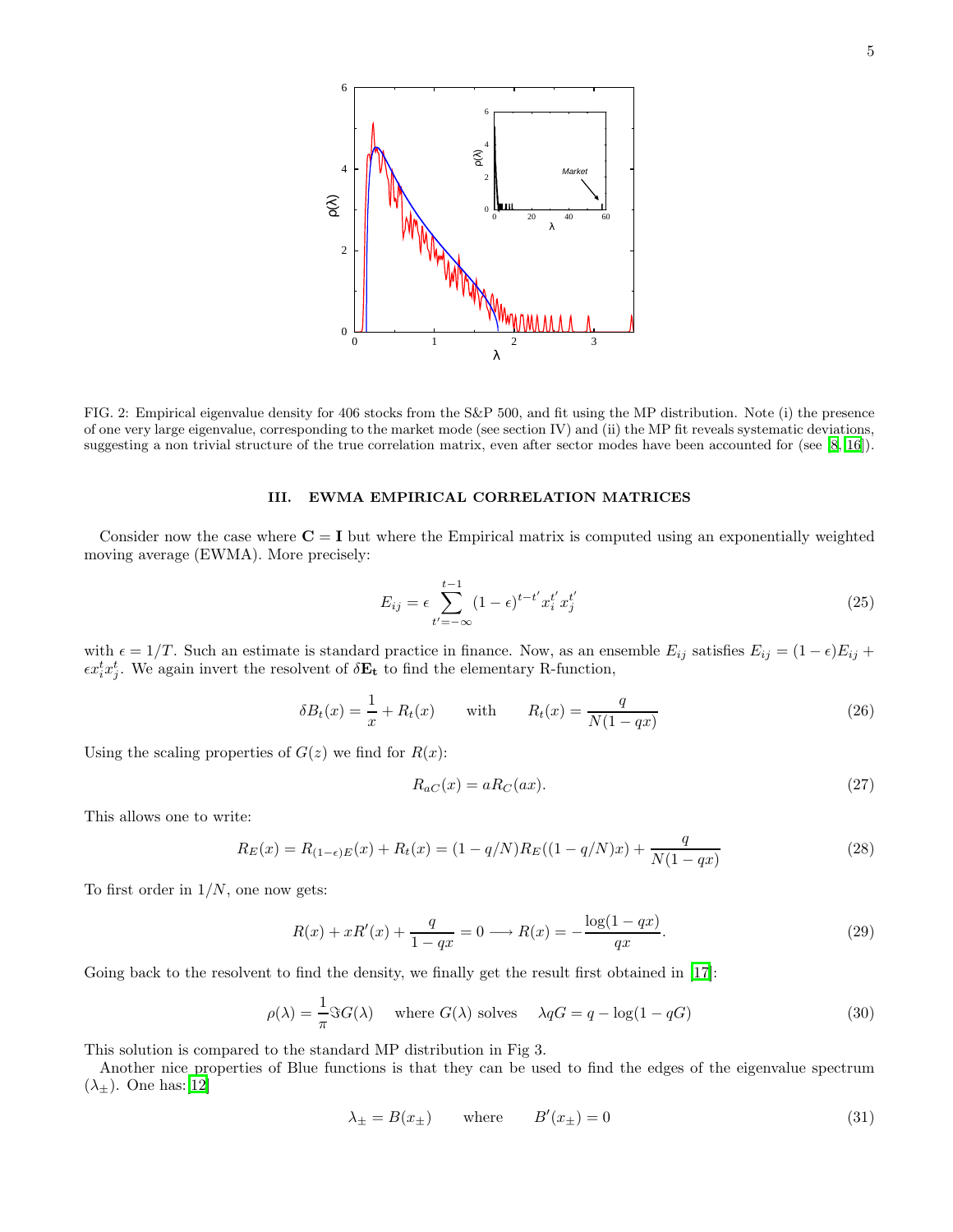

FIG. 3: Spectrum of the exponentially weighted random matrix with  $q \equiv N\epsilon = 1/2$  and the spectrum of the standard Wishart random matrix with  $q \equiv N/T = 1/3.45$ , chosen to have the same upper edge. From [\[17\]](#page-10-16).

In the case at hand, by evaluating  $B(x)$  when  $B'(x) = 0$  we can write directly an equation whose solutions are the spectrum edges  $(\lambda_{+})$ 

$$
\lambda_{\pm} = \log(\lambda_{\pm}) + q + 1 \tag{32}
$$

When q is zero, the spectrum is a  $\delta$  in 1 as expected. But as the noise increases (or the characteristic time decreases) the lower edge approach zero very quickly as  $\lambda_-\sim \exp(-q)$ . Although there are no exact zero eigenvalues for EWMA matrices, the smallest eigenvalue is very close to zero.

## IV. DYNAMICS OF THE TOP EIGENVALUE AND EIGENVECTOR

As mentioned above, it is well known that financial covariance matrices are such that the largest eigenvalue is well separated from the 'bulk', where all other eigenvalues reside. The financial interpretation of this large eigenvalue is the so-called 'market mode': in a first approximation, all stocks move together, up or down. One can state this more precisely in the context of the one factor model, where the ith stock return at time t is written as:

$$
r_t^i = \beta_i \phi_t + \varepsilon_t^i,\tag{33}
$$

where the market mode  $\phi_t$  is common to all stocks through their market exposure  $\beta^i$  and the  $\varepsilon_t^i$  are idiosyncratic noises, uncorrelated from stock to stock. Within such a model, the covariance matrix reads:

$$
C_{ij} = \beta_i \beta_j \sigma_{\phi}^2 + \sigma_i^2 \delta_{ij}.
$$
\n(34)

When all  $\sigma_i$ 's are equal, this matrix is easily diagonalized; for N stocks, its largest eigenvalue is  $\Lambda_0 = (\sum_j \beta_j^2) \sigma_{\phi}^2 + \sigma^2$ and is of order N, and all the other  $N-1$  eigenvalues  $\Lambda_{\alpha}$  are equal to  $\sigma^2$ . The largest eigenvalue corresponds to the eigenvector  $\beta_i$ . More generally, the largest eigenvalue  $\Lambda_0$ , normalized by the average square volatility of the stocks, can be seen as a proxy for the average interstock correlation.

A natural question, of great importance for portfolio management, or dispersion trading (option strategies based on the implied average correlation between stocks), is whether  $\Lambda_0$  and the  $\beta$ 's are stable in time. Of course, the largest eigenvalue and eigenvector of the empirical correlation matrix will be, as discussed at length above, affected by measurement noise. Can one make predictions about the fluctuations of both the largest eigenvalue and the corresponding eigenvector induced by measurement noise? This would help separating a true evolution in time of the average stock correlation and of the market exposure of each stock from one simply related to measurement noise. We shall see that such a decomposition seems indeed possible in the limit where  $\Lambda_0 \gg \Lambda_{\alpha}$ .

We will assume, as in the previous section, that the covariance matrix is measured through an exponential moving average of the returns. This means that the matrix  $\bf{E}$  evolves in time as:

$$
E_{ij,t} = (1 - \epsilon)E_{ij,t-1} + \epsilon r_t^i r_t^j.
$$
\n
$$
(35)
$$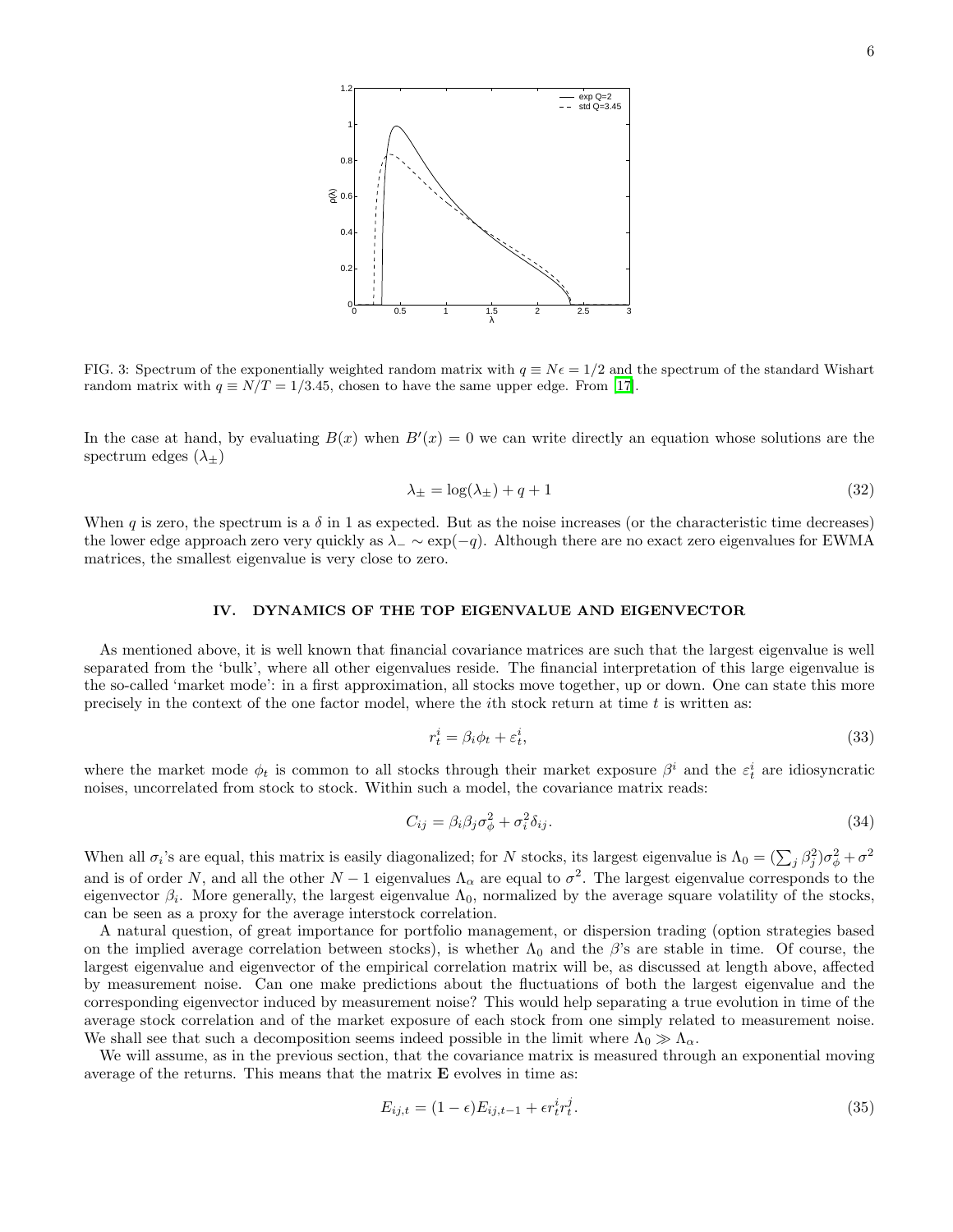The true covariance matrix  $C_{ij} = \langle r^i r^j \rangle$  is assumed to be time independent – this will give us our benchmark hypothesis – with its largest eigenvalue  $\Lambda_0$  associated to the normalized eigenvector  $\Psi_0$ . In this section we deal with covariance matrices instead of correlation matrices for simplicity, but most results should carry over to this latter case as well.

Denoting as  $\lambda_{0t}$  the largest eigenvalue of  $E_t$  associated to  $\psi_{0t}$ , standard perturbation theory, valid for  $\epsilon \ll 1$ , gives:

<span id="page-6-1"></span>
$$
\lambda_{0t} = (1 - \epsilon)\lambda_{0t-1} + \epsilon \langle \psi_{0t-1} | C | \psi_{0t-1} \rangle + \epsilon \langle \psi_{0t-1} | \eta_t | \psi_{0t-1} \rangle, \tag{36}
$$

with  $\eta_{ij} = r^i r^j - \langle r^i r^j \rangle$ . We will suppose for simplicity that the returns are Gaussian, yielding:

$$
\langle \eta_{ij}\eta_{k\ell} \rangle = C_{ik}C_{j\ell} + C_{i\ell}C_{jk}.\tag{37}
$$

In the limit where  $\Lambda_0$  becomes much larger than all other eigenvectors, the above equation simplifies to:

<span id="page-6-0"></span>
$$
\lambda_{0t} \approx (1 - \epsilon)\lambda_{0t-1} + \epsilon \cos^2 \theta_{t-1} \Lambda_0 \left[ 1 + \xi_t \right],
$$
\n(38)

where  $\cos \theta_t \equiv \langle \psi_{0t} | \Psi_0 \rangle$  and  $\xi_t$  is a random noise term of mean zero and variance equal to 2. This noise becomes Gaussian in the limit of large matrices, leading to a Langevin equation for  $\lambda_0$ :

$$
\frac{d\lambda_0}{dt} = \epsilon(\cos^2\theta \Lambda_0 - \lambda_0) + \epsilon \cos^2\theta \xi_t.
$$
\n(39)

We have neglected in the above equation a deterministic term equal to  $\epsilon \sin^2 \theta \Lambda_1$ , which will turn out to be a factor  $(\Lambda_1/\Lambda_0)^2$  smaller than the terms retained in Eq. [\(38\)](#page-6-0).

We now need to work out an equation for the projection of the instantaneous eigenvector  $\psi_{0t}$  on the true eigenvector  $\Psi_0$ . This can again be done using perturbation theory, which gives, in braket notation:

$$
|\psi_{0t}\rangle = |\psi_{0t-1}\rangle + \epsilon \sum_{\alpha \neq 0} \frac{\langle \psi_{\alpha t-1} | r_t r_t | \psi_{0t-1} \rangle}{\lambda_{0t-1} - \lambda_{\alpha t-1}} |\psi_{\alpha t-1}\rangle
$$
  

$$
\approx |\psi_{0t-1}\rangle + \epsilon \frac{r_t r_t |\psi_{0t-1}\rangle}{\lambda_{0t-1}} - \epsilon \frac{\langle \psi_{0t-1} | r_t r_t | \psi_{0t-1} \rangle}{\lambda_{0t-1}} |\psi_{0t-1}\rangle, \tag{40}
$$

where we have used the fact that the basis of eigenvectors is complete. It is clear by inspection that the correction term is orthogonal to  $|\psi_{0t-1}\rangle$ , so that  $|\psi_{0t}\rangle$  is still, to first order in  $\epsilon$ , normalized. Let us now decompose the matrix  $r_t r_t$  into its average part C and the fluctuations  $\eta$ , and first focus on the former contribution. Projecting the above equation on  $\langle \Psi_0 |$  leads to the deterministic part of the evolution equation for  $\cos \theta_t$ :

<span id="page-6-2"></span>
$$
\cos \theta_t \approx \cos \theta_{t-1} + \epsilon \cos \theta_{t-1} \frac{\Lambda_0}{\lambda_{0t-1}} - \epsilon \cos^3 \theta_{t-1} \frac{\Lambda_0}{\lambda_{0t-1}},
$$
\n(41)

where we have neglected the contribution of the small eigenvalues compared to  $\Lambda_0$ , which is again a factor  $(\Lambda_1/\Lambda_0)^2$ smaller. In the continuous time limit  $\epsilon \to 0$ , this equation can be rewritten as:

$$
\frac{d\theta}{dt} = -\frac{\epsilon \Lambda_0}{2\lambda_{0t}} \sin 2\theta,\tag{42}
$$

and describes a convergence of the angle  $\theta$  towards 0 or  $\pi$  – clearly,  $\Psi_0$  and  $-\Psi_0$  are equivalent. It is the noise term η that will randomly push the instantaneous eigenvector away from its ideal position, and gives to θ a non-trivial probability distribution. Our task is therefore to compute the statistics of the noise, which again becomes Gaussian for large matrices, so that we only need to compute its variance. Writing  $|\psi_{0t}\rangle = \cos\theta_t|\Psi_0\rangle + \sin\theta_t|\Psi_{1t}\rangle$ , where  $|\Psi_{1t}\rangle$ is in the degenerate eigenspace corresponding to small eigenvalues  $\Lambda_1$ , and using Eq. [\(37\)](#page-6-1), we find that the noise term  $\zeta_t$  to be added to Eq. [\(42\)](#page-6-2) is given by:

$$
\langle \zeta_t^2 \rangle \approx \frac{\epsilon^2}{\lambda_{0t}^2} \left[ 2\Lambda_0^2 \cos^2 \theta_t \sin^2 \theta_t + \Lambda_0 \Lambda_1 \cos^2 2\theta_t \right], \tag{43}
$$

where we have kept the second term because it becomes the dominant source of noise when  $\theta \to 0$ , but neglected a term in  $\Lambda_1^2$ . The eigenvector  $\psi_0$  therefore undergoes an Ornstein-Uhlenbeck like motion on the unit sphere. One should also note that the two sources of noise  $\xi_t$  and  $\zeta_t$  are not independent. Rather, one has, neglecting  $\Lambda_1^2$  terms:

<span id="page-6-3"></span>
$$
2\langle \xi_t \zeta_t \rangle \approx \Lambda_0 \cos^2 \theta_t \sin 2\theta_t - \Lambda_1 \sin 4\theta_t \tag{44}
$$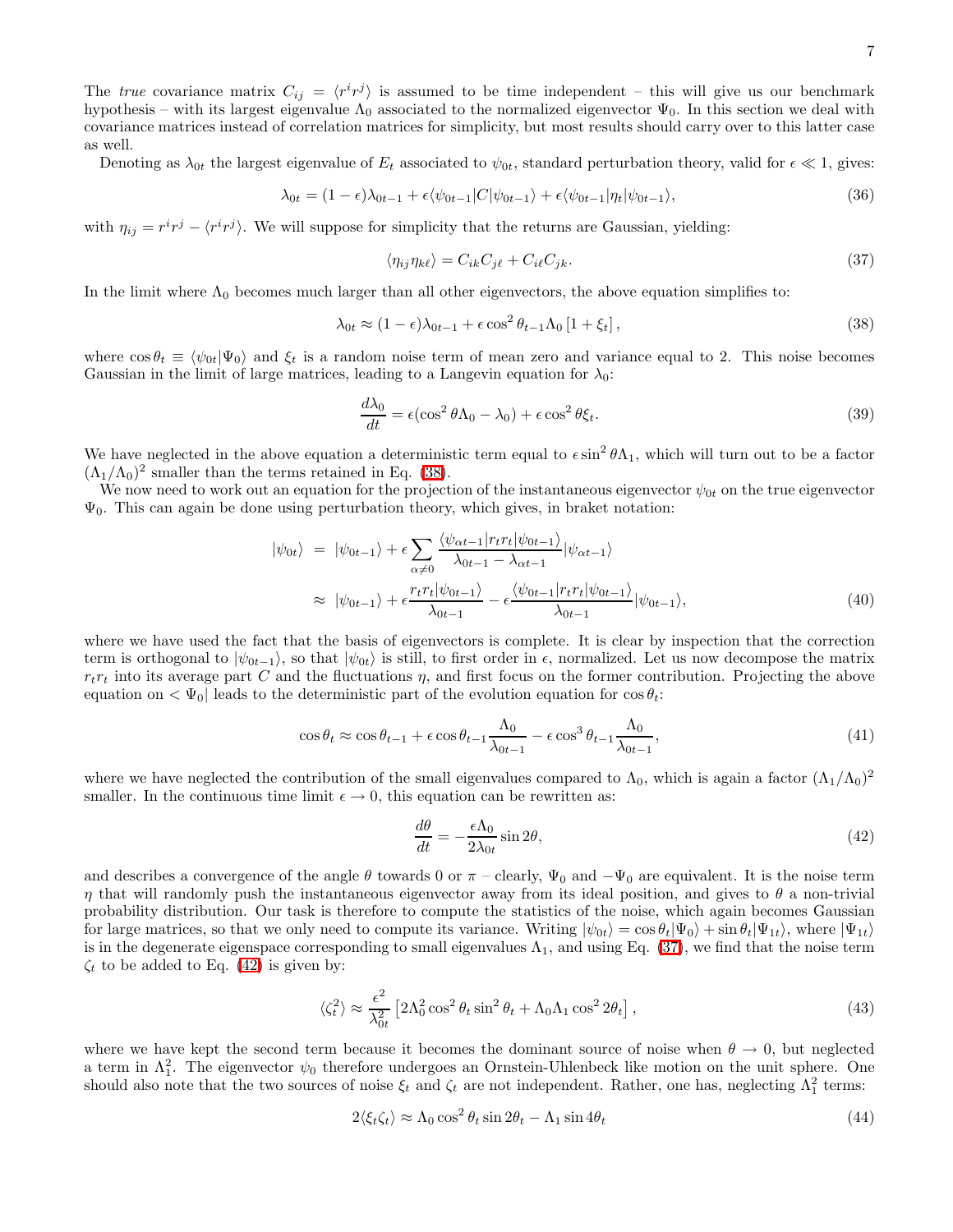

FIG. 4: Variogram of the top eigenvalue of the *correlation* matrix  $\lambda_0$  (top curve) and (log)-variogram of the top eigenvector,  $\ln \langle \langle \psi_{0t+\tau} | \psi_{0t} \rangle \rangle$ , as a function of the time lag  $\tau$ , for US stocks, and for an exponential moving average parameter  $\epsilon = 1/30$  days. We show for comparison (bottom curve) the Ornstein-Uhlenbeck behaviour expected for both quantities in the case of a time independent underlying correlation structure.

In the continuous time limit, we therefore have two coupled Langevin equations for the top eigenvalue  $\lambda_{0t}$  and the deflection angle  $\theta_t$ . In the limit  $\Lambda_1 \ll \Lambda_0$ , the stationary solution for the angle can be computed to be:

$$
P(\theta) = \mathcal{N} \left[ \frac{1 + \cos 2\theta (1 - \frac{\Lambda_1}{\Lambda_0})}{1 - \cos 2\theta (1 - \frac{\Lambda_1}{\Lambda_0})} \right]^{1/4\epsilon}
$$
(45)

As expected, this distribution is invariant when  $\theta \to \pi - \theta$ , since  $-\Psi_0$  is also a top eigenvector. In the limit  $\Lambda_1 \ll \Lambda_0$ , one sees that the distribution becomes peaked around  $\theta = 0$  and  $\pi$ . For small  $\theta$ , the distribution becomes Gaussian:

$$
P(\theta) \approx \frac{1}{\sqrt{2\pi\epsilon \frac{\Lambda_1}{\Lambda_0}}} \exp\left(-\frac{\theta^2}{2\epsilon \frac{\Lambda_1}{\Lambda_0}}\right),\tag{46}
$$

leading to  $\langle \cos^2 \theta \rangle \approx 1-\epsilon\Lambda_1/2\Lambda_0$  The angle  $\theta$  is less and less fluctuating as  $\epsilon \to 0$  (as expected) but also as  $\Lambda_1/\Lambda_0 \to 0$ : a large separation of eigenvalues leads to a well determined top eigenvector. In this limit, the distribution of  $\lambda_0$  also becomes Gaussian (as expected from general results [\[13\]](#page-10-11)) and one finds, to leading order:

$$
\langle \lambda_0 \rangle \approx \Lambda_0 - \epsilon \Lambda_1 / 2; \qquad \langle (\delta \lambda_0)^2 \rangle \approx \epsilon. \tag{47}
$$

Therefore, we have shown that in the limit of large averaging time and one large top eigenvalue (a situation approximately realized for financial markets), the deviation from the true top eigenvalue  $\delta\lambda_0$  and the deviation angle  $\theta$  are independent Gaussian variables (the correlation between them indeed becomes zero as can be seen using Eq. [\(44\)](#page-6-3) in that limit, both following Ornstein-Uhlenbeck processes.

From these results one directly obtains the variogram of the top eigenvalue as:

$$
\langle \left[\lambda_{t+\tau} - \lambda_t\right]^2 \rangle = 2\epsilon \left(1 - \exp(-\epsilon \tau)\right). \tag{48}
$$

This is the result expected in the absence of a 'true' dynamical evolution of the structure of the matrix. From Fig. 4, one sees that there is clearly an additional contribution, hinting at a real evolution of the strength of the average correlation with time. One can also work out the average overlap of the top eigenvector with itself as a function of time lag,  $E(\langle \psi_{0t+\tau} | \psi_{0t} \rangle)$ . Writing again  $|\psi_{0t}\rangle = \cos \theta_t |\Psi_0\rangle + \sin \theta_t |\Psi_{1t}\rangle$ , one sees that an equation for the evolution of the transverse component  $|\Psi_{1t}\rangle$  is a priori also needed. It is easy to show, following the same method as above, that the evolution of the angle  $\phi_t$  made by the component with a fixed direction is a free diffusion with a noise term of order  $\epsilon \Lambda_1/\Lambda_0$ . Therefore, on the time scale  $\epsilon^{-1}$  over which  $\theta_t$  evolves,  $|\Psi_{1t}\rangle$  can be considered to be quasi-constant,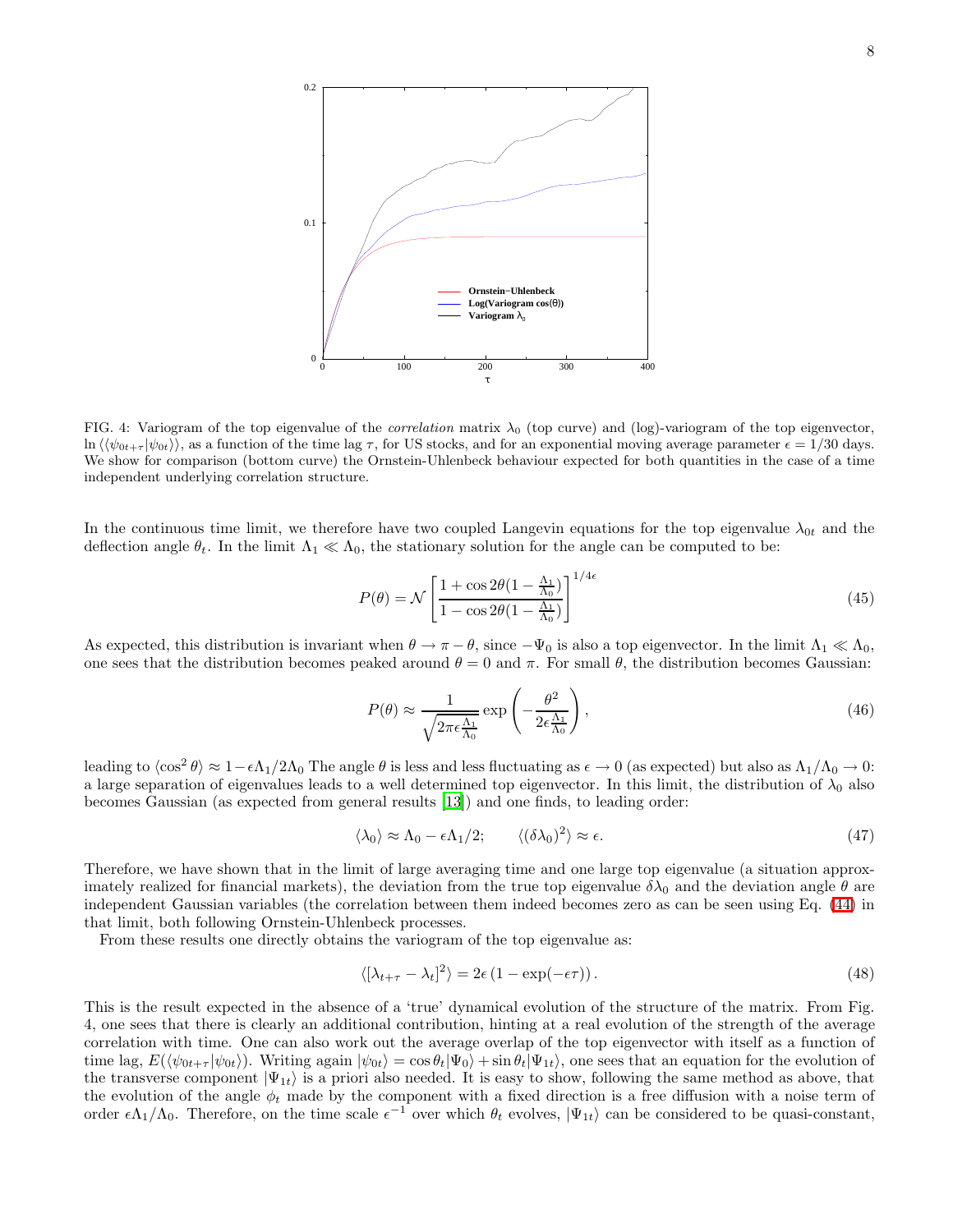leading to:

$$
\langle \langle \psi_{0t+\tau} | \psi_{0t} \rangle \rangle \approx E(\cos(\theta_t - \theta_{t+\tau})) \approx 1 - \epsilon \frac{\Lambda_1}{\Lambda_0} (1 - \exp(-\epsilon \tau)). \tag{49}
$$

Any significant deviation from the above law would, again, indicate a true evolution of the market structure. Again, Fig. 4, provides some evidence of such an evolution, although weaker than that of the top eigenvalue  $\lambda_0$ .

#### V. FREQUENCY DEPENDENT CORRELATION MATRICES

The very definition of the correlation matrix a priori depends on the time scale over which returns are measured. The return on time  $\tau$  for stock i is defined as:  $r_{i,\tau}(t) = \ln p_i(t + \tau) - \ln p_i(t)$ , where  $p_i(t)$  is the price at time t. The correlation matrix is then defined as:

$$
C_{ij}(\tau) = \frac{\langle r_{i,\tau}(t)r_{j,\tau}(t)\rangle_c}{\sigma_i \sigma_j} \tag{50}
$$

A relatively well known effect is that the average inter-stock correlation grows with the observation time scale – this is the so-called Epps effect [\[18](#page-10-17), [19\]](#page-10-18). For example, for a collection of stocks from the FTSE index, one finds, in the period 1994-2003:

$$
\langle C_{i\neq j}(5')\rangle \approx 0.06; \qquad \langle C_{i\neq j}(1h)\rangle \approx 0.19; \qquad \langle C_{i\neq j}(1d)\rangle \approx 0.29 \tag{51}
$$

Besides the change of the average correlation level, there is also a change of structure of the correlation matrix: the full eigenvalue distribution distribution changes with  $\tau$ . A trivial effect is that by increasing the observation frequency one also increases the number of observations; the parameter  $q$  defined above decreases and the noise band is expected to shrink. This, at first sight, appears to be a nice way to get rid of the observation noise in the correlation matrix (see [\[20\]](#page-10-19) for a related discussion). Unfortunately, the problem (or the interesting effect, depending on the standpoint) is that this is accompanied by a true modification of the correlations, for which we will provide a model below. In particular one observes the emergence of a larger number of eigenvalues leaking out from the bulk of the eigenvalue spectrum (and corresponding to 'sectors') as the time scale  $\tau$  increases. This effect was also noted by Mantegna [\[21\]](#page-10-20): the structure of the minimal spanning tree constructed from the correlation matrix evolves from a 'star like' structure for small  $\tau$ 's (several minutes), meaning that only the market mode is present, to a fully diversified tree at the scale of a day. Pictorially, the market appears as an embryo which progressively forms and differentiates with time.

The aim of this section is to introduce a simple model of lagged cross-influences that allows one to rationalize the mechanism leading to such an evolution of the correlation matrix. Suppose that the return of stock  $i$  at time  $t$  is influenced in a causal way by return of stock j at all previous times  $t' < t$ . The most general linear model for this reads:

$$
r_{i,1}(t) = \xi_i(t) + \sum_j \int_{-\infty}^t dt' K_{ij}(t-t') r_{j,1}(t') \qquad \langle \xi_i(t) \xi_j(t') \rangle = D_i \delta_{ij} \delta(t-t')
$$
\n(52)

Here  $\tau = 1$  is the shortest time scale – say a few seconds. The kernel  $K_{ij}$  is in general non-symmetric and describes how the return of stock j affects, on average, that of stock  $i$  a certain time later. We will define the lagged correlation  $\mathcal{C}_{ij}(t-t')$  by:

$$
\mathcal{C}_{ij}(t-t') = \langle r_{i,1}(t)r_{j,1}(t') \rangle. \tag{53}
$$

This matrix is, for  $t \neq t'$ , not symmetric; however, one has obviously  $C_{ij}(t-t') = C_{ji}(t'-t)$ . These lagged correlations were already studied in [\[22\]](#page-10-21). Going to Fourier space, one finds the Fourier transform of the covariance matrix  $\mathcal{C}_{ij}(\omega) = \mathcal{C}_{ji}(-\omega)$ :

$$
\mathcal{C}_{ij}(\omega) = \sum_{k} (1 - K(\omega))_{ik}^{-1} (1 - K(-\omega))_{jk}^{-1} D_k \tag{54}
$$

where  $K(\omega)$  is the Fourier transform of  $K(\tau)$  with by convention  $K(\tau < 0) = 0$ . When cross-correlations are small, which is justified provided the  $r_{i,1}(t)$  corresponds to residual returns, where the market has been subtracted, the relation between  $\mathcal{C}_{ij}$  and  $K_{ij}$  becomes quite simple and reads, for  $\tau > 0$ :

$$
\mathcal{C}_{ij}(\tau) = D_j K_{ij}(\tau). \tag{55}
$$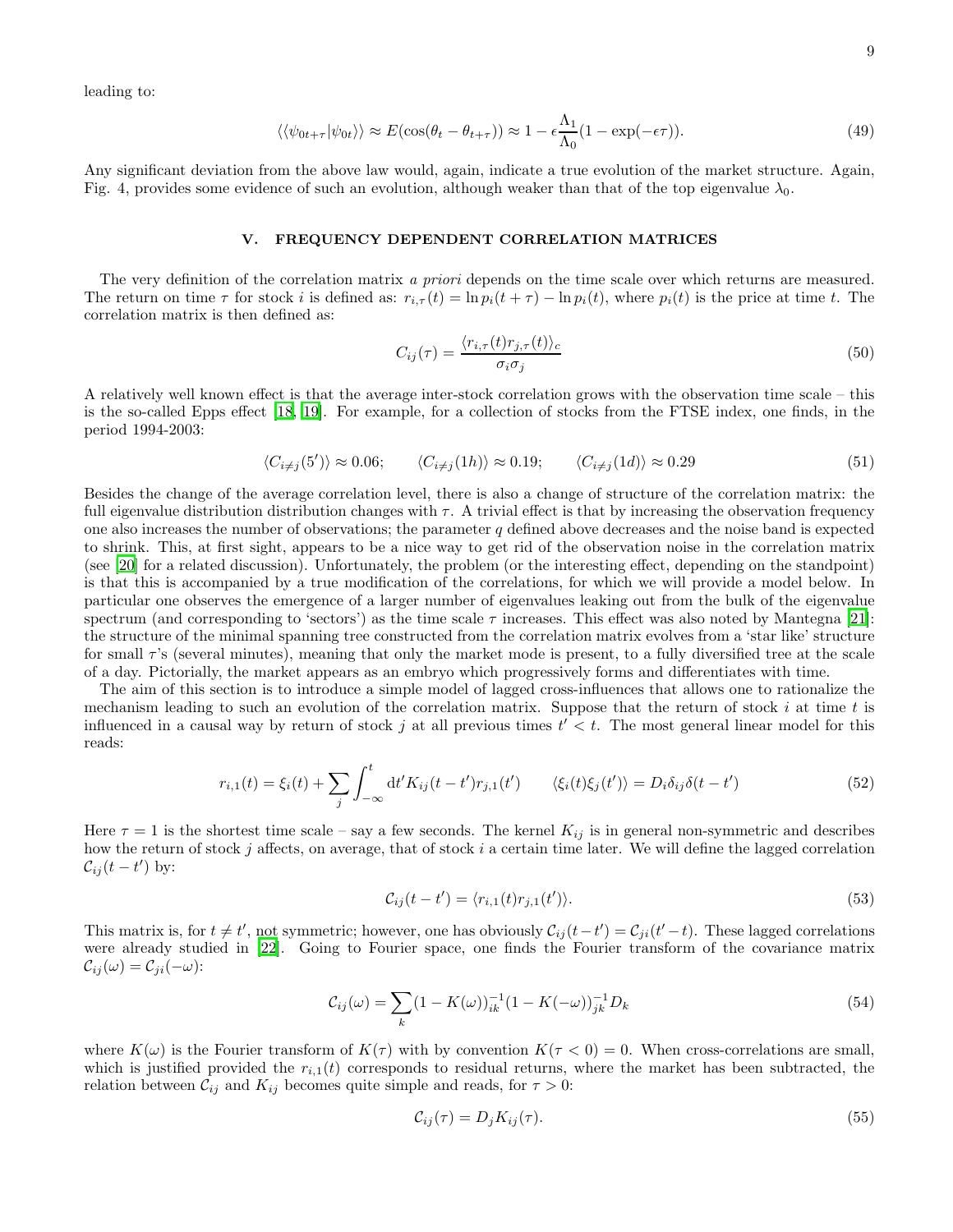

FIG. 5: Typical self-influence kernel  $K_{ii}(E)$  in Laplace space and fit with the Laplace transforms of the sum of two exponentials.



FIG. 6: Typical cross-influence kernels  $K_{ij}(E)$  for three pairs of stocks, and fit with the Laplace transforms of the sum of two exponentials. Note that the influence amplitudes have different signs, even for the same pair of stock, depending on the time scale.

This equation allows one, in principle, to determine  $K_{ij}(\tau)$  from the empirical observation of the lagged correlation matrix. Suppose for simplicity that the influence kernel takes the form  $K_{ij}(\tau) = K_{ij}^0 e^{-\Gamma_{ij}\tau}$ , then  $K_{ij}(\omega) = K_{ij}^0/(i\omega + \tau)$  $\Gamma_{ij}$ ). In this model, the primary object is the influence matrix K which has a much richer structure than the correlation matrix: each element defines an *influence strength*  $K^0$  and an *synchronisation time*  $\Gamma^{-1}$ . In fact, as shown in Figs. 5 and 6, fitting the empirical data requires that  $K_{ij}$  is parameterized by a sum of at least two exponentials, one corresponding to a time scale of minutes, and a second one of hours; sometimes the influence strength corresponding to these two time scales have opposite signs. Pooling together the parameters corresponding to different pairs of stocks, we find, as might have been expected, that strongly coupled stocks (large  $K^0$ ) have short synchronisation times  $\Gamma^{-1}$ .

Coming back to the observation that the correlation matrix is frequency dependent, one should note that the scale dependent correlation matrix  $C_{ij}(\tau)$  is related to  $\mathcal{C}_{ij}(\omega)$  by:

$$
C_{ij}(\tau) = \langle r_{i,\tau} r_{j,\tau} \rangle_c = \int d\omega \ S^2(\omega \tau) C_{ij}(\omega)
$$
\n(56)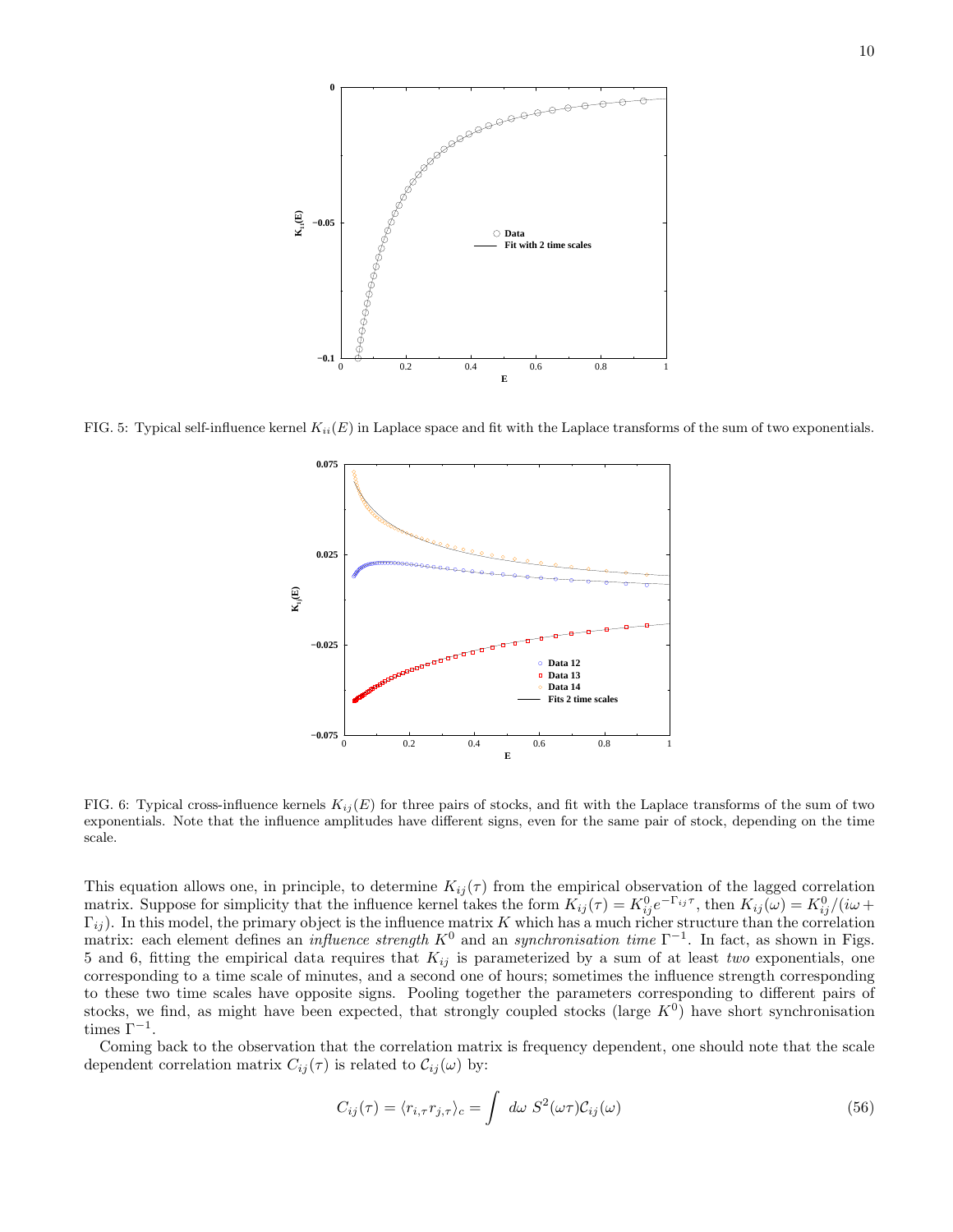where  $S(.)$  is the form factor (i.e. Fourier transform of the window used to define returns on scale  $\tau$ , for example a flat window in the simplest case). Therefore, for  $\tau$  small one finds that residuals are uncorrelated (i.e. the correlation matrix has no structure beyond the market mode):

$$
C_{ij}(\tau \to 0) \approx D_i \delta_{ij},\tag{57}
$$

whereas on long time scales the full correlation develops as:

$$
C_{ij}(\tau \to \infty) \approx D_i \delta_{ij} + \int_0^\infty d\tau \left[ D_j K_{ij}(\tau) + D_i K_{ji}(\tau) \right]. \tag{58}
$$

The emergence of correlation structure therefore reveals the lagged cross-influences in the market. Note that on long time scales, small  $K^0$ 's can be counterbalanced by large synchronisation times  $\Gamma^{-1}$ , and lead to significant correlations between 'weakly coupled' stocks.

We believe that a more systematic empirical study of the influence matrix  $K_{ij}$  and the way it should be cleaned, in the spirit of the discussion in section II, is worth investigating in details.

We want to thank Pedro Fonseca and Boris Schlittgen for many discussions on the issues addressed in sections IV and V, and Szilard Pafka and Imre Kondor for sharing the results on the EWMA matrices given in section III. We also thank Gérard Ben Arous and Jack Silverstein for several clarifying discussions. We also thank the organisers of the meeting in Cracow for inviting us and for making the conference a success.

- <span id="page-10-0"></span>[1] L. Laloux, P. Cizeau, J.-P. Bouchaud and M. Potters, Phys. Rev. Lett. 83, 1467 (1999); L. Laloux, P. Cizeau, J.-P. Bouchaud and M. Potters, Risk 12, No. 3, 69 (1999).
- <span id="page-10-1"></span>[2] J.-P. Bouchaud and M. Potters, *Theory of Financial Risk and Derivative Pricing* (Cambridge University Press, 2003).
- <span id="page-10-2"></span>[3] S. Pafka, I. Kondor, Physica A319 487 (2003) and [cond-mat/0305475](http://arxiv.org/abs/cond-mat/0305475)
- <span id="page-10-3"></span>[4] L. Laloux, P. Cizeau, J.-P. Bouchaud and M. Potters, Int. J. Theor. Appl. Finance 3, 391 (2000).
- <span id="page-10-4"></span>[5] V. A. Marčenko and L. A. Pastur, Math. USSR-Sb, 1, 457-483 (1967).
- <span id="page-10-5"></span>[6] J. W. Silverstein and Z. D. Bai, Journal of Multivariate Analysis, 54 175 (1995).
- <span id="page-10-6"></span>[7] A. N. Sengupta and P. Mitra, Phys. Rev. E 80, 3389 (1999).
- [8] Z. Burda, A. Görlich, A. Jarosz and J. Jurkiewicz, Physica A,  $343$ ,  $295-310$  (2004).
- <span id="page-10-8"></span><span id="page-10-7"></span>[9] J. Wishart, Biometrika, A20 32 (1928).
- <span id="page-10-12"></span>[10] V. Plerou, P. Gopikrishnan, B. Rosenow, L. N. Amaral, H. E. Stanley, Phys. Rev. Lett. 83, 1471 (1999).
- <span id="page-10-9"></span>[11] D. V. Voiculescu, K. J. Dykema, A. Nica, Free Random Variables, AMS, Providence, RI (1992).
- <span id="page-10-10"></span>[12] A. Zee, Nuclear Physics B 474, 726 (1996)
- <span id="page-10-11"></span>[13] J. Baik, G. Ben Arous, and S. Peche, Phase transition of the largest eigenvalue for non-null complex sample covariance matrices, [http://xxx.lanl.gov/abs/math.PR/0403022,](http://xxx.lanl.gov/abs/math.PR/0403022) to appear in Ann. Prob, and these proceedings
- <span id="page-10-13"></span>[14] T. Guhr, B. Kalber, J. Phys. A 36, 3009 (2003), and these proceedings.
- <span id="page-10-15"></span><span id="page-10-14"></span>[15] F. Lillo, R. Mantegna, Cluster analysis for portfolio optimisation, these proceedings, and [physics/0507006.](http://arxiv.org/abs/physics/0507006)
- [16] M. Potters, J. P. Bouchaud, *Embedded sector ansatz for the true correlation matrix in stock markets*, in preparation.
- <span id="page-10-16"></span>[17] S. Pafka, I. Kondor, M. Potters, Exponential weighting and Random Matrix Theory based filtering of financial covariance matrices, [cond-mat/0402573,](http://arxiv.org/abs/cond-mat/0402573) to appear in Quantitative Finance.
- <span id="page-10-17"></span>[18] T. Epps, Comovement of stock prices in the very short run, J. Am. Stat. Assoc. 74, 291 (1979)
- <span id="page-10-18"></span>[19] R. Reno, Int. Journ. Th. Appl. Fin, 6, 87 (2003)
- <span id="page-10-19"></span>[20] O. Precup, G. Iori, A comparison of high frequency cross correlation measures, preprint.
- <span id="page-10-20"></span>[21] G. Bonanno, N. Vandewalle and R. N. Mantegna, Physical Review E62 R7615-R7618 (2001)
- <span id="page-10-21"></span>[22] L. Kullman, J. Kertesz, T. Kaski, Phys. Rev. E66 026125 (2002)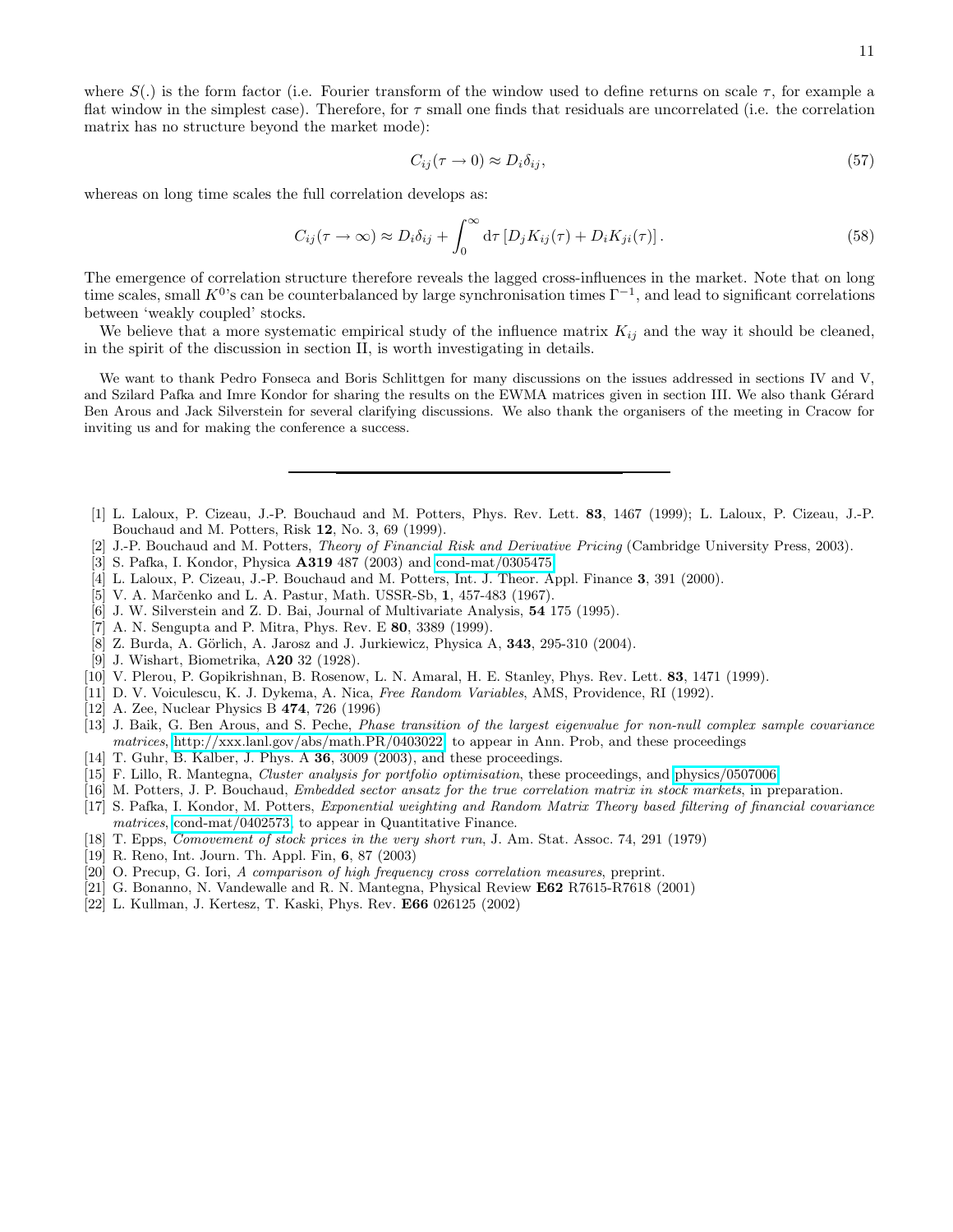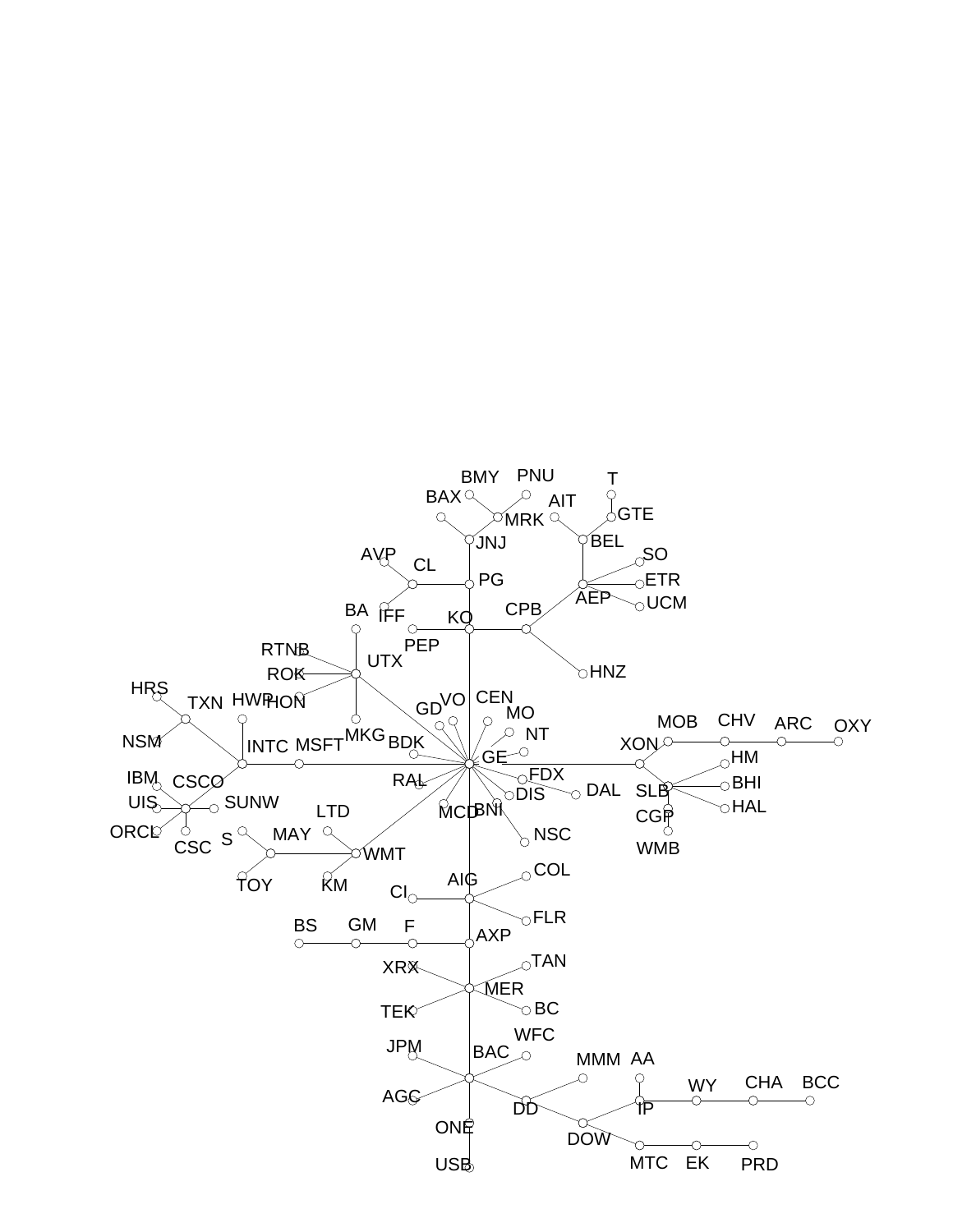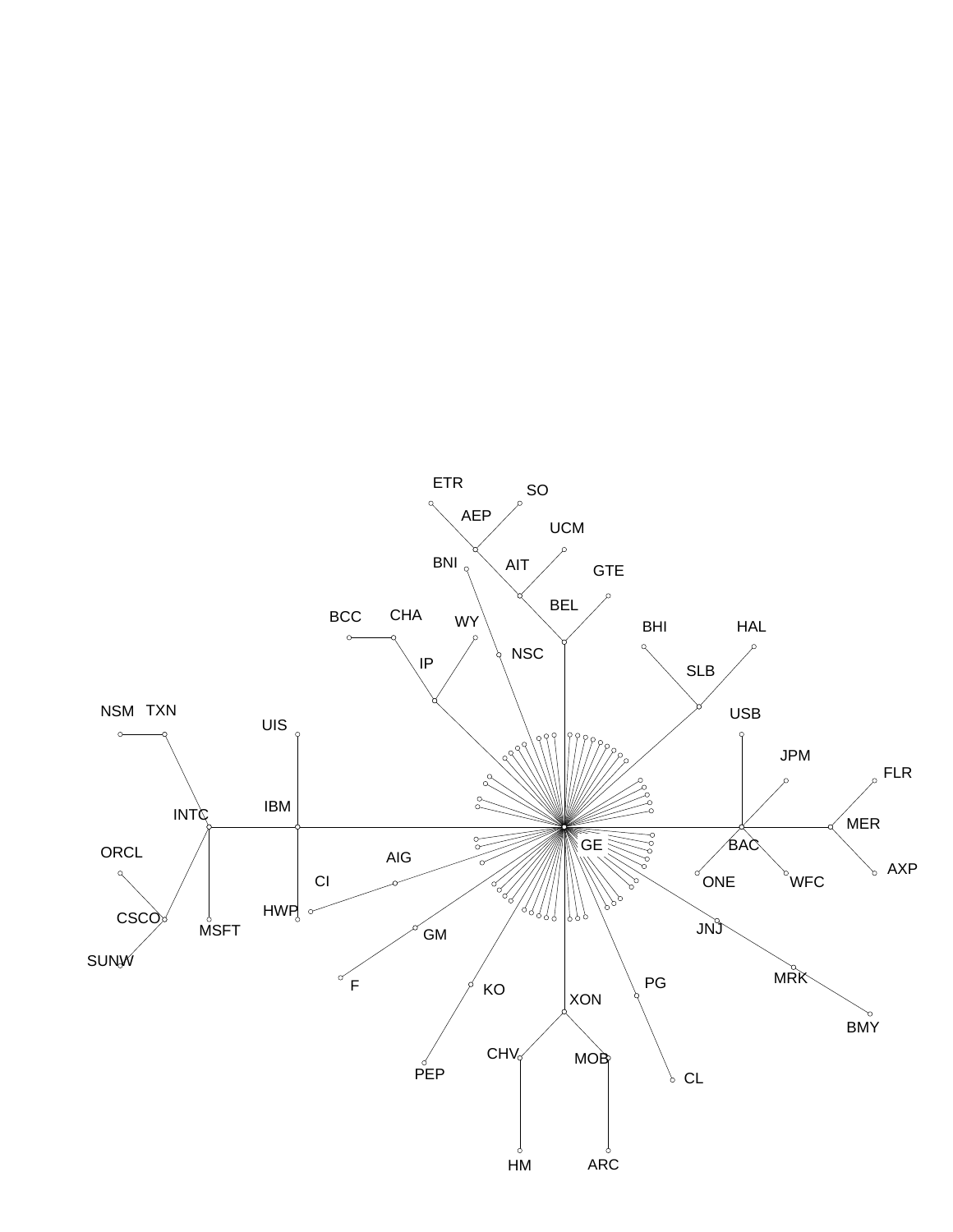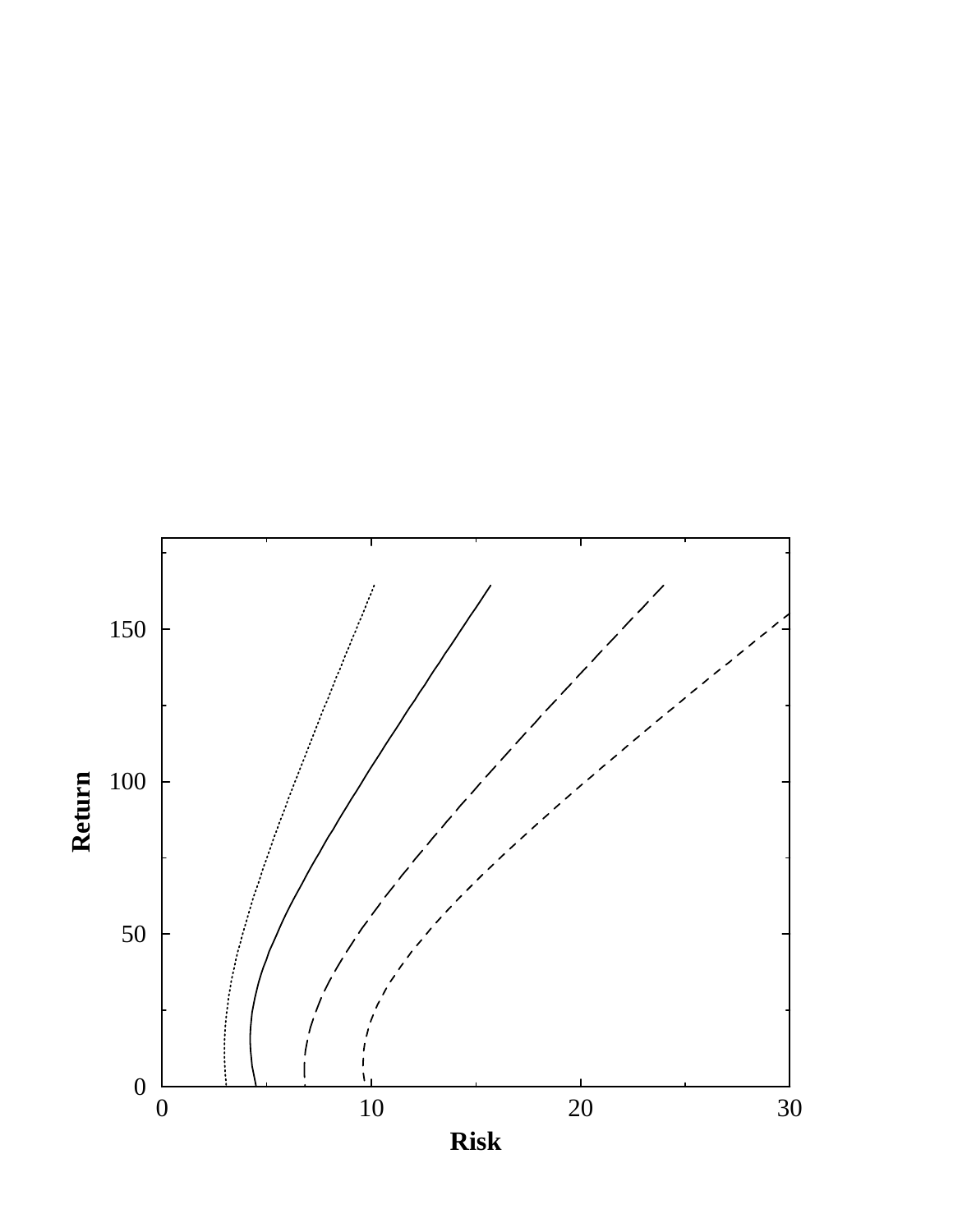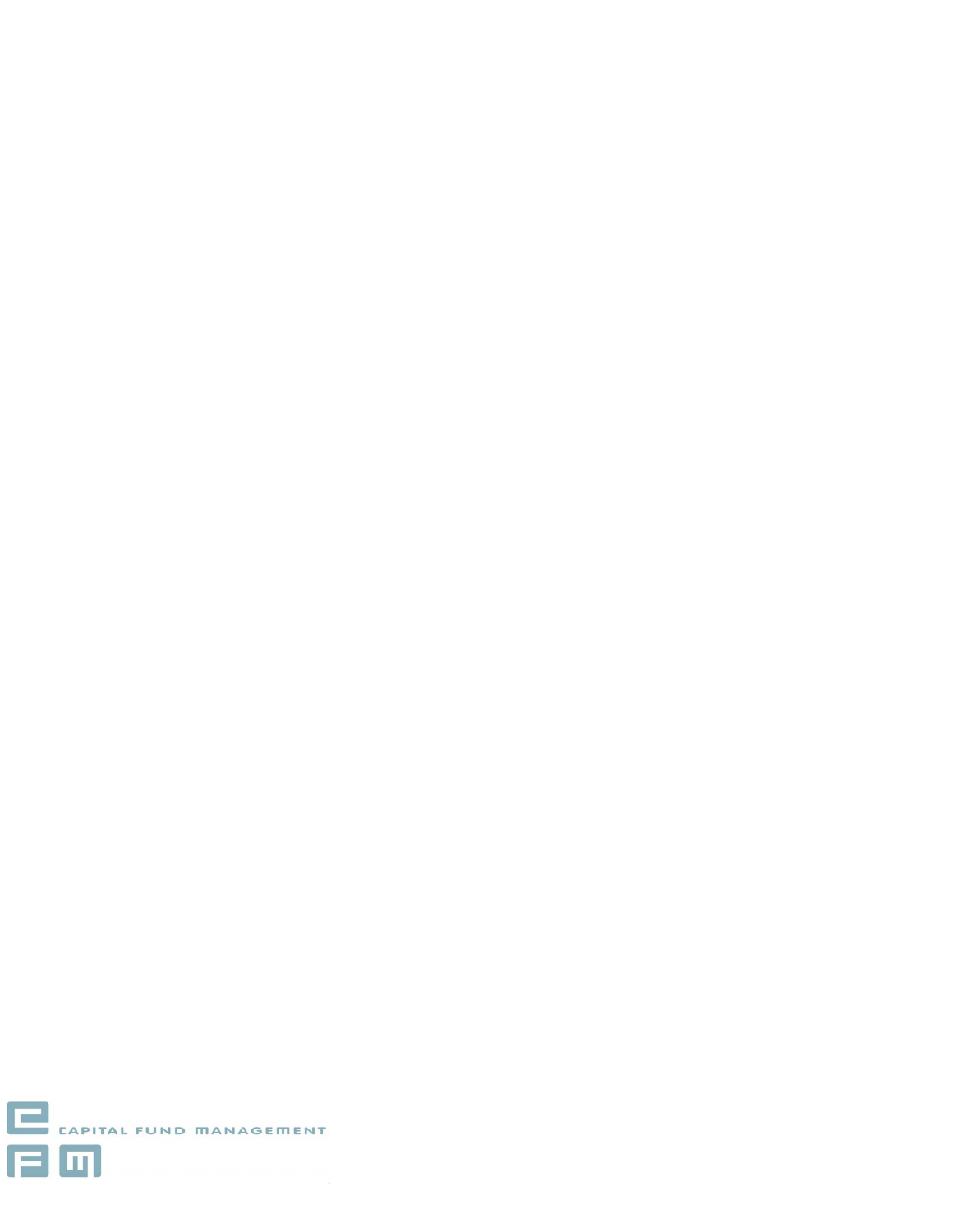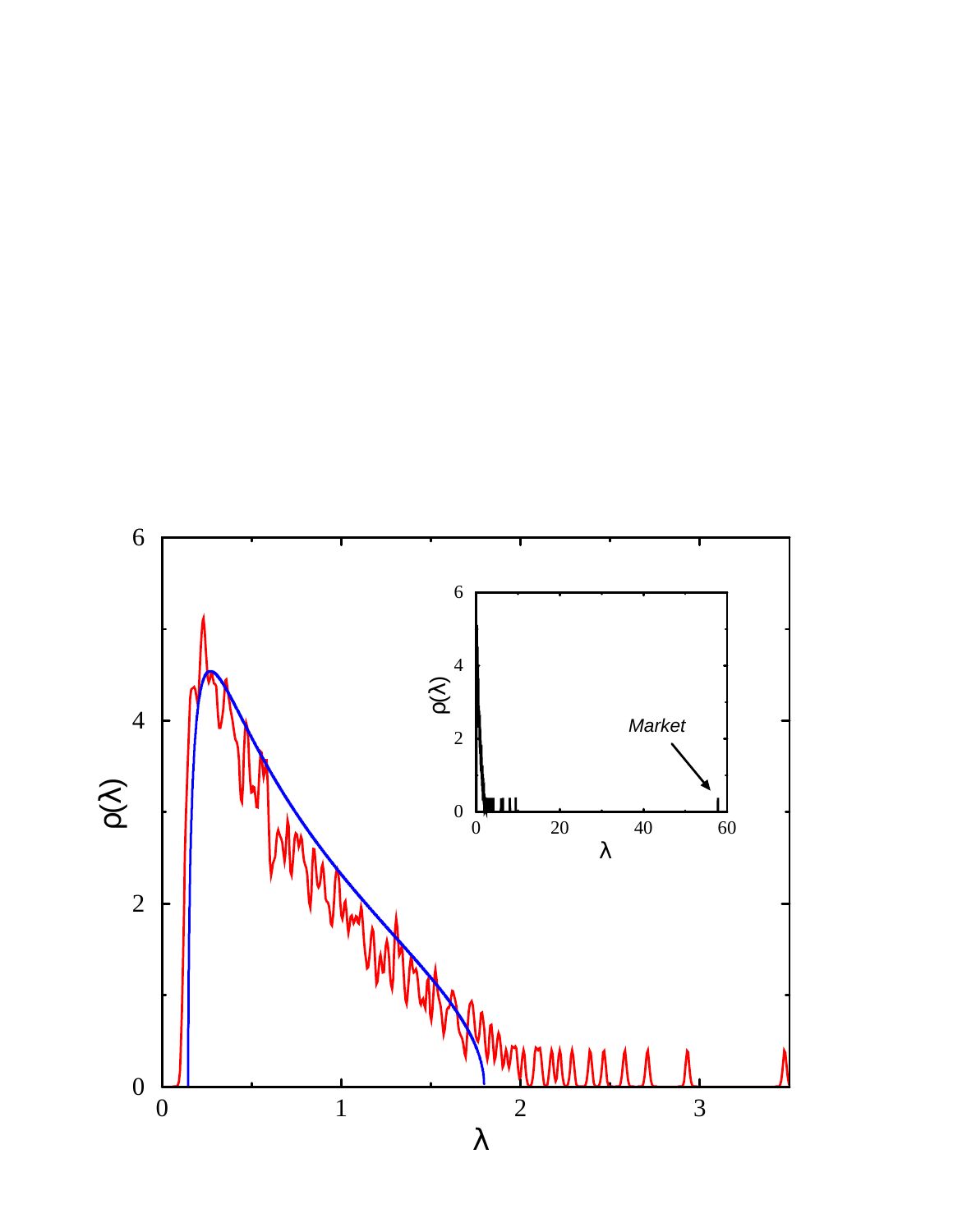